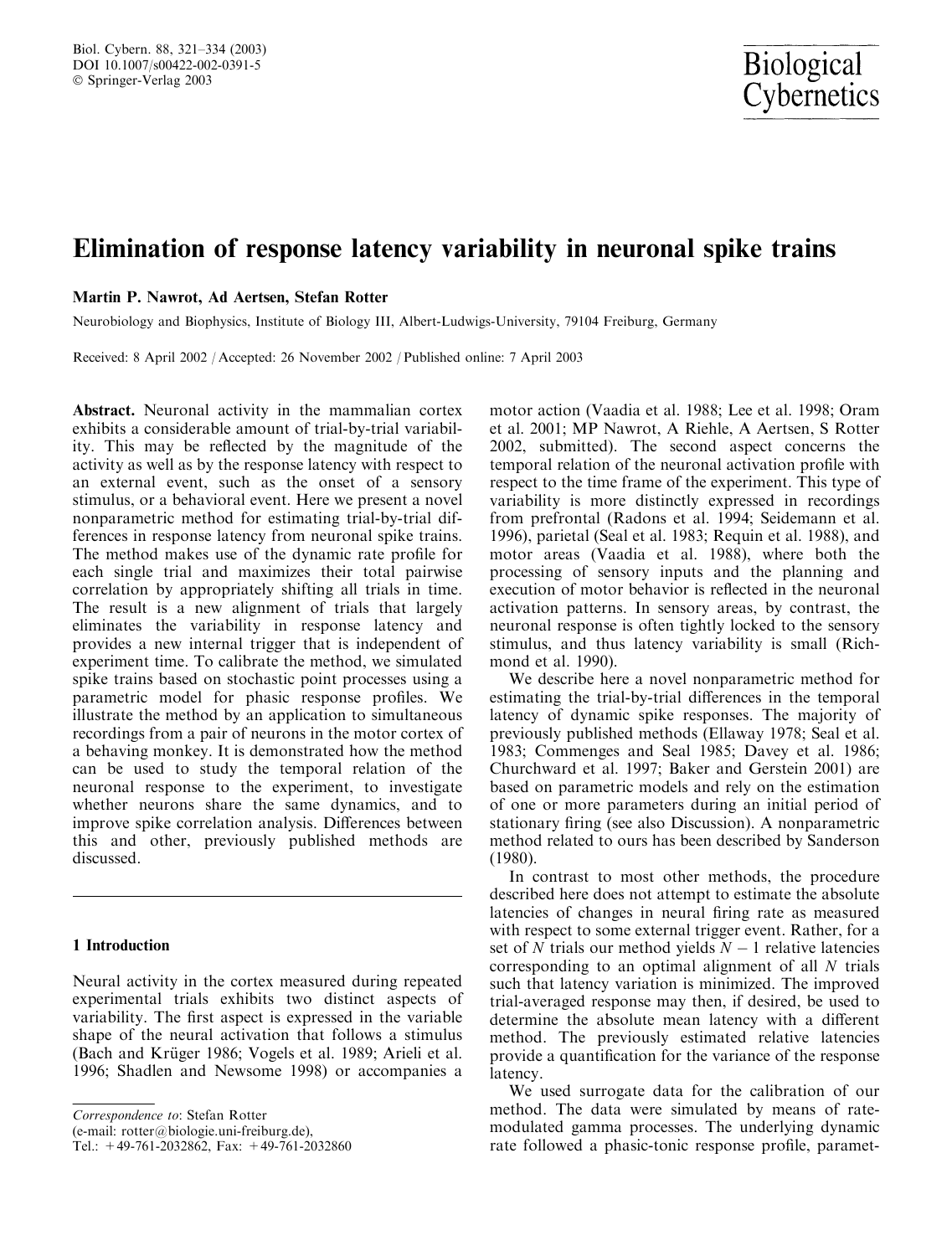

Fig. 1. Method for estimation and elimination of trial-by-trial response latency variations. a Peristimulus time histogram (PSTH) and b raster display of underlying spike trains for 20 trials in an observation interval of 800 ms. c Estimated single-trial rate profiles for three selected trials. **d** For each pair  $(i, j)$  of trials we calculate the crosscorrelation of rates as a function of the time lag  $\tau_{ij}$ . Fitting of a parabolic function to each of the correlogram peaks allows us to determine the set of  $N - 1$  relative latencies that maximize the total

rized by response strength, response width, and background rate.

The application of our method is illustrated for a pair of neurons that were simultaneously recorded from the primary motor cortex of a behaving monkey. It allowed us to determine the temporal relation of the neural activity to various external trigger events. The analysis of neuronal interaction by means of crosscorrelation and the joint peristimulus time histogram (JPSTH) is improved through elimination of latency variability, allowing for a better estimate of the trial-averaged predictor. Preliminary results were presented in abstract form (Nawrot et al. 1999b).

#### 2 Methods

#### 2.1 Estimation of trial-by-trial latency differences

We assume an ensemble of  $N$  spike trains as the outcome of N experimental trials. All trials are aligned in time with respect to some external trigger event (Fig. 1b), e.g., the onset of a sensory stimulus or a behavioral event, such as pushing a button. We will first consider the case of one single unit, and then extend the method to the combined analysis of several simultaneously recorded units.

2.1.1 Estimation of single-trial rate profiles. In the first step, we obtain single-trial rate estimates by applying the method of kernel estimation (Parzen 1962; Silverman 1986; Nawrot et al. 1999a; Paulin and Hoffman 2001). For each of the N trials we obtain a rate profile

$$
\lambda(t) := \sum_{i=1}^l K(t-t_i)
$$

where  $t_1, \ldots, t_l$  are the corresponding spike times. As the kernel function  $K(t)$  we chose a symmetric triangular kernel according to

pairwise crosscorrelation (see text). Compensating for these latencies results in realigned response profiles e, f and a much improved PSTH estimate g that matches the underlying rate function (black line) used for the simulation of the single-trial responses. The saliency of the response peak in the PSTH was quantified before and after realignment by the modulation index  $\eta$  that measures the relative difference in entropy of the area-normalized PSTH from a completely flat PSTH with the same number of bins (see Methods)

$$
K(t) = \begin{cases} \frac{1}{6\kappa^2}(\sqrt{6}\kappa - |t|) & \text{for } |t| \le \sqrt{6}\kappa\\ 0 & \text{otherwise} \end{cases}
$$

with standard width  $\kappa$  and unit area.

The performance of single-trial rate estimation depends essentially on kernel width  $\kappa$ , which determines the time resolution. Here, we used an unsupervised method as described in Nawrot et al. (1999a) to find the optimal value for  $\kappa$ . We applied this method to each trial separately and then used the average width to finally estimate each of the N single-trial rate profiles using a single kernel. Figure 1c shows three exemplary estimates from simulated spike data. An alternative method for determining the optimal kernel width is described in Paulin and Hoffman (2001).

2.1.2 Maximization of total pairwise crosscorrelation. Our goal is to determine the trial-by-trial differences in latency such that their compensation leads to an ''optimal'' temporal alignment of trials. A suitable alignment criterion for pairs of trials was found to be the maximal overlap of the single-trial rate functions. The N-fold crosscorrelation of all individual rate profiles seems to be a natural generalization of this approach. However, the corresponding optimization problem is computationally very costly, and impractical for typical trial numbers in the range of tens to hundreds. To circumvent this problem we propose here an alternative method involving three steps of analysis.

For N trials our optimization problem has  $N - 1$ degrees of freedom. In other words, for the optimal alignment we may choose the time course of trial 1, say, as a reference ( $\tau_1 := 0$ ) and then apply the  $N - 1$ shifts  $\tau_2^{\text{opt}}, \ldots, \tau_N^{\text{opt}}$  to the remaining trials. For each pair  $(i, j)$  of trials we calculate the crosscorrelation separately:

$$
C_{ij}(\tau_j - \tau_i) = \int \lambda_i(\tau_i + s)\lambda_j(\tau_j - s) \, ds
$$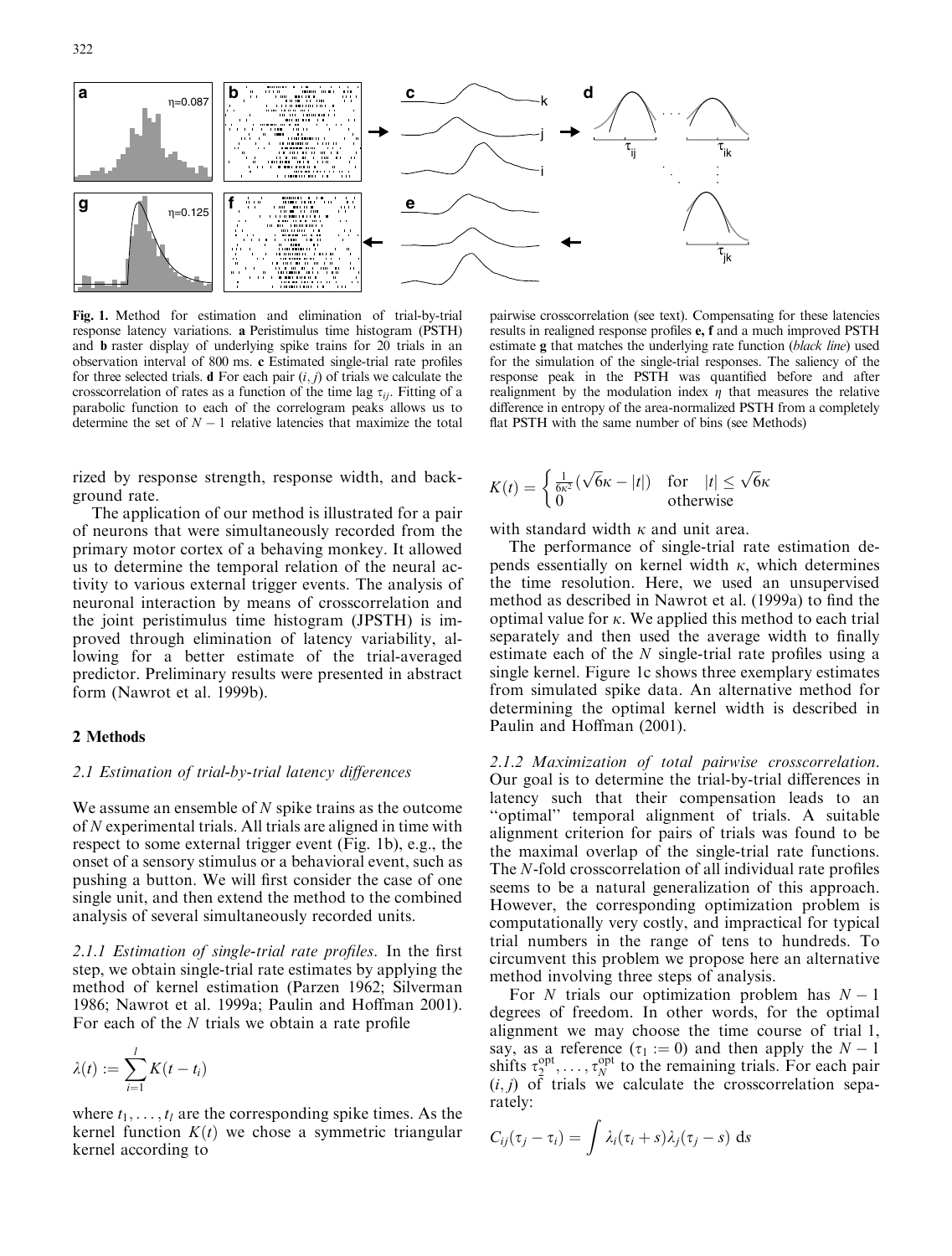depending on the relative time lag  $\tau_i - \tau_i$  between the *i*th and jth trial, as shown in Fig. 1d. For practical reasons, the maximum time lag  $m$  was restricted to half the length of the observation interval. In the second step, we fit a parabolic function  $p_{ij}(\tau)$  to each of the  $N(N-1)/2$ crosscorrelation functions (Fig. 1d) in a small neighborhood around  $\tau_{ij}^{\text{max}}$  where the correlation is maximal. Finally, we compute the sum  $P$  of all parabolas. This function is quadratic in the  $N-1$  variables  $\tau = (\tau_2, \ldots, \tau_N)$  and possesses a unique global maximum. This maximum defines the shifts for the optimal alignment of all trials.

2.1.3 Multiple simultaneous recordings. In case we want to study higher-order interactions of two or more simultaneously recorded channels of spike activity, we must assume that all observed neuronal processes operate on the same time axis. Thus, when eliminating relative latencies, we must preserve the joint time axis. We can then either rely on the estimation of the relative latencies for one preferred neuron (or channel) with particular salient response profiles or take into account the data of all  $n$  neurons. To implement the latter, we chose the following procedure: we performed the singletrial rate estimation and the calculation of all pairwise trial crosscorrelations independently for each neuron. In the next step, we summed the correlation functions across all neurons, each with equal weight. All subsequent steps are the same as for one neuron. This approach is by no means the only way of jointly estimating the latency variations in multiple neurons (see, for example, Baker and Gerstein 2001). A more detailed investigation of alternative methods, however, is beyond the scope of this paper.

# 2.2 Calibration

To calibrate our method for estimating trial-by-trial differences in latency, we used surrogate data from stochastic point process simulations. We repeatedly generated spike trains according to a fixed dynamic rate profile. For all trials of an ensemble we introduced latencies that were independently drawn from a Gaussian distribution. An error measure was used to quantify the deviation between actual and estimated latencies, and its dependence on various parameters.

2.2.1 Simulation. We used stochastic point process models for simulating spike train data. We mostly employed nonhomogenous Poisson processes (Cox and Isham 1980; Teich et al. 1997; Nawrot et al. 1999a) where all points, or spike times, occurred independently of each other with an average rate intensity that changed in time according to a given rate profile  $\rho(t)$ . In additional simulations we used rate-modulated gamma processes (Reich et al. 1998; Baker and Lemon 2000; Baker and Gerstein 2000; Barbieri et al. 2001) of integer order k. Realizations for this model can be achieved by first simulating the nonhomogenous Poisson process with k-fold rate and then eliminating all but every kth spike. Thus, the Poisson process is a special gamma process with order  $k = 1$ .

2.2.2 Dynamic rate functions. We employed a family of rate profiles  $\rho(t)$  that model realistic peristimulus time histograms (PSTHs) typically encountered in vivo, as used earlier in Nawrot et al. (1999a). The rate function is comprised of a stationary background rate b, which accounts for spontaneous activity, and an additional phasic response profile with the time course of a beta function:

$$
\beta_{\tau}(t) := \begin{cases} \frac{1}{\tau} (e^{-\frac{t}{2\tau}} - e^{-\frac{t}{\tau}}) & \text{for } t \ge 0\\ 0 & \text{for } t < 0. \end{cases}
$$

This function is normalized to unit area and has a decay time constant that is twice the rise time constant  $\tau$ . The standard width of the beta function is

$$
w=\sqrt{5}\tau
$$

which is used for parametrization. Finally, we define the following family of rate functions:

$$
\rho_{b,A,w}(t) := b + A \cdot \beta_w(t - t_0)
$$

where  $t_0$  denotes the response onset. The factor  $A$ corresponds to the area under the phasic response profile. It determines the number of excess spikes that can be expected during the response in addition to the background spikes. We chose  $A > 0$  to model an excitatory response. Figure 1g shows an example with background rate  $b = 10$  Hz, an expected number of  $A = 20$  response spikes, and a response width of  $w = 100$  ms. The simulations were performed for a variety of realistic choices of parameter combinations  $(b, A, w)$ .

2.2.3 Measure of performance. For each ensemble of trials we first repeated the simulation  $N$  times using exactly the same rate profile. We then randomly drew  $N-1$  relative latencies from a normal probability distribution with standard deviation  $\sigma$ , restricted to the symmetric interval that accounts for 99% of its area. From this ensemble of simulated spike trains we then estimated the relative latencies. The error  $\epsilon$  of estimation was quantified by the standard deviation of the differences between the actual latencies (which are known here) and the estimated latencies. We simulated 500 ensembles with N trials each for several combinations of simulation parameters. Based on such ensembles (see example in Fig. 2) we obtained a good estimate of the mean error  $\bar{\epsilon}$ , which we used as the measure for mean performance. Moreover, we determined the reliability of the latency estimation by the standard deviation of errors  $SD(\epsilon)$  across all ensembles. Clearly, the variance of estimation depended on the number of trials per ensemble. We chose  $N = 20$  trials, unless stated otherwise. This is a realistic number that applies even in the case of complex experimental paradigms.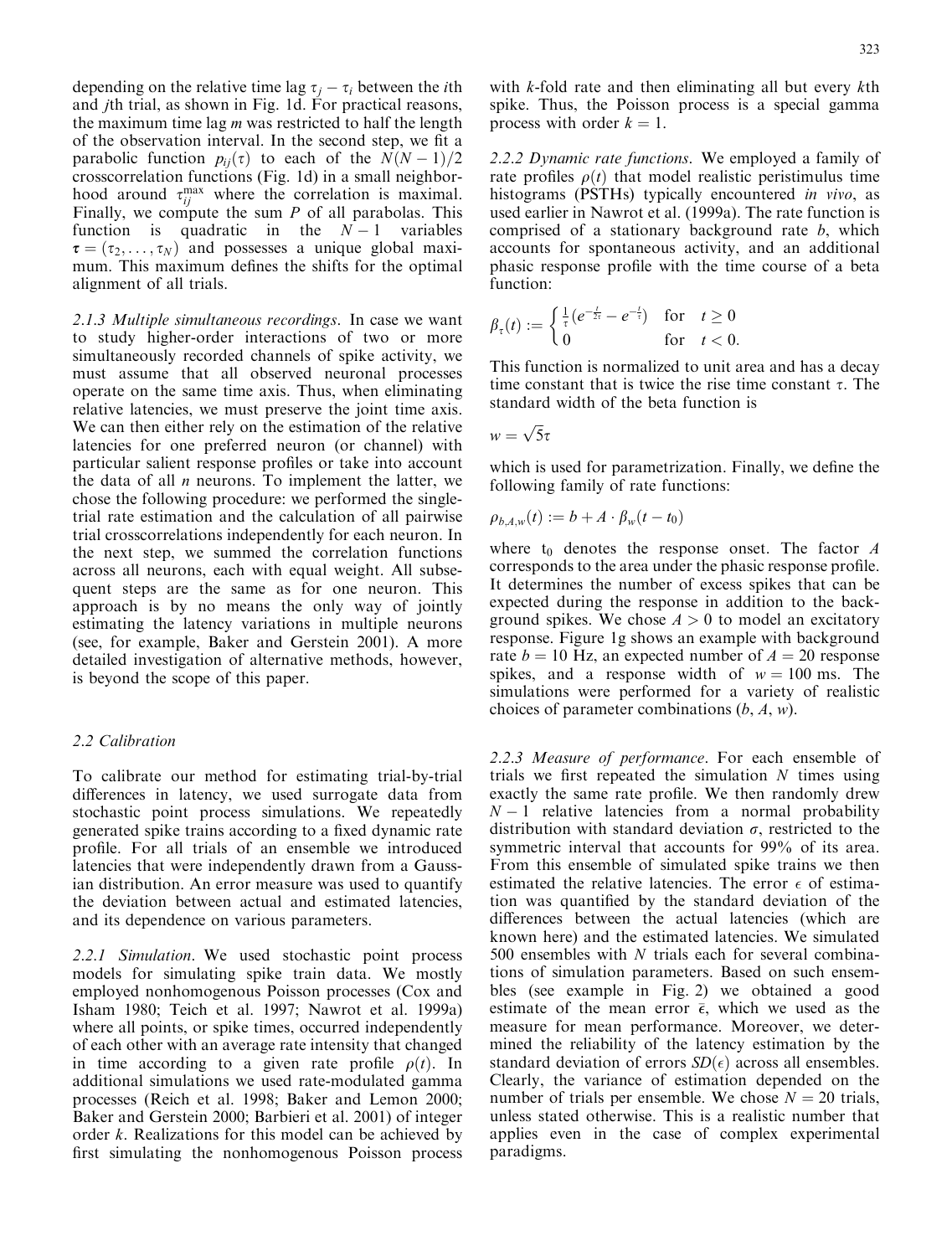

Fig. 2. Performance of latency estimation for simulated data. a Original latencies versus estimated latencies. The black dots show the results of an application of our method for 500 ensembles of 20 trials each, with simulation parameters  $k = 1$ ,  $b = 10$  Hz,  $A = 20$ ,  $w = 100$  ms. The open circles illustrate the latencies of the trials in the example of Fig. 1. **b** Distribution of the error measure  $\epsilon$  for all 500 ensembles. On average, the error was  $\bar{\epsilon} = 20.4$  ms, the standard width of the original latency distribution was 75 ms. The reliability of the error estimation was  $SD(\epsilon) = 4.5$  ms

#### 2.3 Modulation index

The error measure  $\epsilon$  can be applied only in the case of surrogate data, where the ''true'' latencies are known. In the case of real data we need other indicators that allow one to assess the goodness of the estimate. Typically, the realignment of trials according to the estimated latencies sharpens the trial-averaged response profile calculated with the PSTH.

Here we describe one way of quantifying this effect. To this end we define the modulation index as a measure that quantifies the deviation of any given histogram from the uniform histogram with the same number of bins, but with all bins having the same value. Consider a PSTH comprised of l bins with entries  $(h_1, \ldots, h_l)$ . We first normalize it to unit area, i.e., we divide each of the entries by the sum over all entries. The resulting histogram may then be interpreted as a probability density function. For each particular bin  $i$  the respective entry then gives the probability  $p_i$  of finding a spike within that bin. We can now calculate the entropy of this distribution and divide it by the maximum entropy that would be assumed by the uniform histogram with the same number of bins. Subtracting this number from unity leaves us with the definition of the modulation index as

$$
\eta := 1 - \left(\sum_{i=1}^{l} p_i \log_2 p_i\right) / \log_2 l
$$

which is a number in  $[0, 1]$ . For a uniform histogram with *l* bins we have  $p_i = 1/l$  for all *i* and, therefore,  $\eta = 0$ . By contrast, for a histogram with a single nonzero entry, we obtain  $\eta = 1$ .

#### 2.4 Time-resolved Fano factor

The number of observed spikes within a fixed observation interval I varies across repeated trials. The Fano factor is an established measure for this variability across trials. Here, we define its empirical estimate

# $\hat{F}_I = \frac{\text{Var (count)}}{\text{Mean (count)}}$

as the variance of counts observed across individual trials of duration I, normalized by the mean count in that interval. In the framework of point process theory, the Fano factor is defined in the limit of infinitely long observations. For a gamma process, the Fano factor is then equal to the inverse of the order parameter  $k$ (Tuckwell 1988). Thus, the special case of the Poisson process has a Fano factor equal to unity. However, for intervals I of finite length, the empirical estimate  $\ddot{F}$  as defined above exhibits a strong dependency on the expected count within this interval (Cox 1967; Teich et al. 1997; Ratnam and Nelson 2000; Chacron et al. 2001; Nawrot et al., in preparation). An analytic expression for this dependence can be found for a gamma process with integer order (Cox 1967). For  $k > 1$ , the empirical measure  $\tilde{F}_I$  lies in the range  $1/k < \hat{F}_I < 1$ , with a stronger bias toward unity for lower expected counts in I (Nawrot et al., in preparation). In the special case of the Poisson process, the Fano factor is 1, irrespective of the length of the interval.

Here we employed a time-resolved version of the empirical Fano factor  $F(t)$  computed for a moving time window of fixed length (Oram et al. 2001). For nonstationary rates in the case of misaligned trials due to variable trial-by-trial latencies, the time course of  $\hat{F}(t)$ will falsely indicate too high values in periods of strong rate changes. This is demonstrated for an ensemble of gamma data in Fig. 3a. After realignment of all N trials, this effect is much reduced (Fig. 3b). Closer inspection



Fig. 3. Time-resolved Fano factor. a Before compensating for latency differences, the empirical Fano factor estimated in a moving window 300 ms wide exhibits strong positive excursions due to the misalignment of trials around times where the rate increases or decreases. **b** The realigned ensemble yields a more stationary time course of  $\hat{F}(t)$ . The total time of observation is 800 ms, as in Fig. 1. The simulated point process was a gamma process with order parameter  $k = 4$ , which generated more regular spike patterns than in the Poisson case (Fig. 1); further simulation parameters were  $b = 10$  Hz,  $A = 10$ ,  $w = 100$  ms,  $\sigma = 75$  ms. The *dotted line* indicates the limiting case for the Fano factor given by  $1/k = 0.25$  (see text)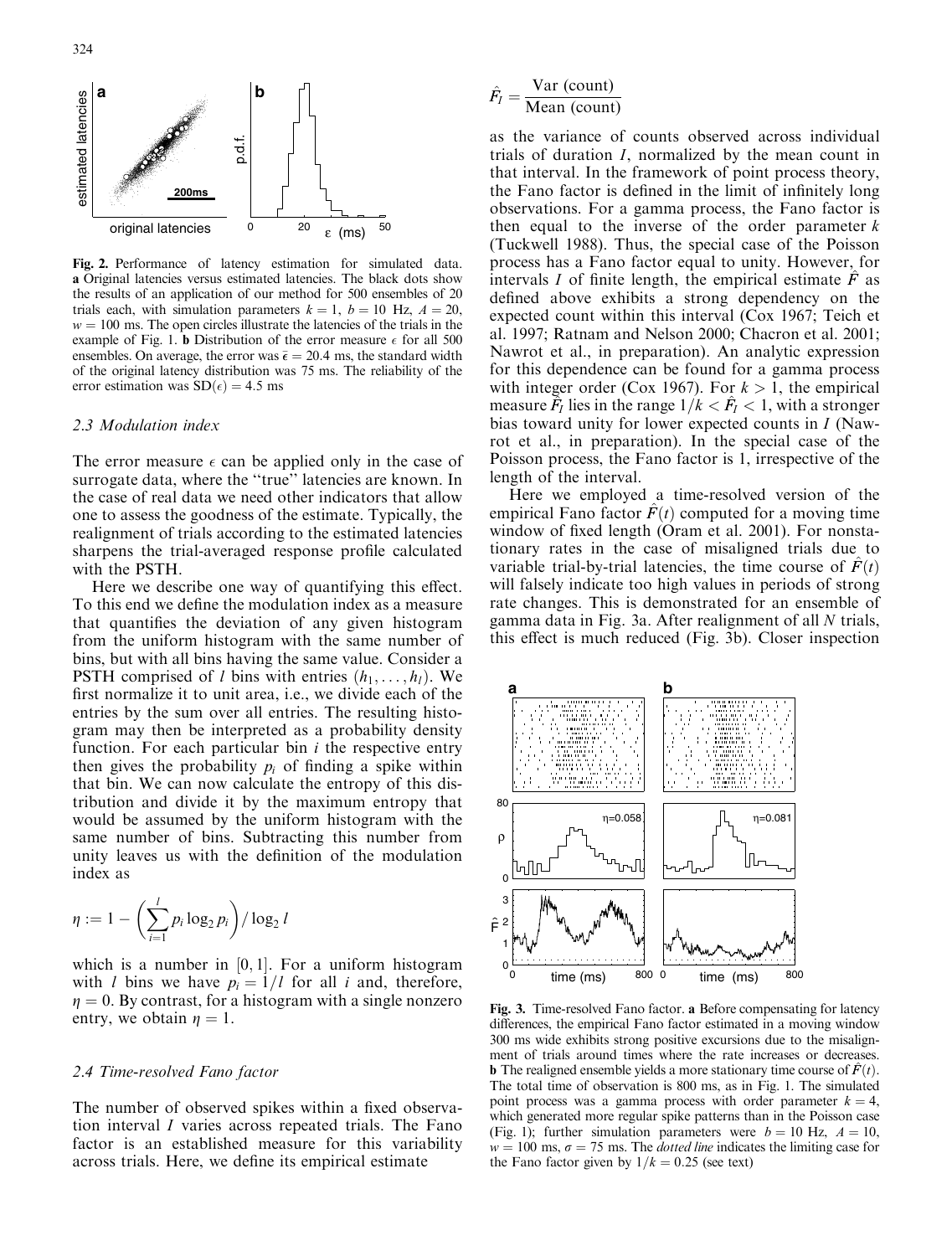reveals that after realignment the Fano factor is increased on either edge of the observation interval. This is due to the low (background) rate in these periods. The low expected count of three spikes per window introduces a bias of the Fano factor estimation toward 1. Only during the period of high rate is this bias reduced, and the curve approaches the limiting value of  $F = 0.25$ for a gamma process of order  $k = 4$  (dotted line). Occasional excursions beyond the Poisson mark of  $F = 1$ are primarily caused by the variance of the Fano estimator, due to the low number of trials and the small window size, and possibly to residual latency fluctuations that could not be eliminated.

In the case of neuronal data, for which we do not know the "true" latencies, an overall reduction in  $\ddot{F}(t)$ due to elimination of latency variations can be expected. Baker and Gerstein (2001) demonstrated that minimizing the time-averaged variance of single-trial rate profiles can serve as an a posteriori criterion in an alternative algorithm to estimate cross-trial latencies (see Discussion). Here we suggest the time-resolved Fano factor  $F(t)$  as a post hoc indicator for successful trial alignment, which is independent of the criterion used for the latency estimation itself.

#### 2.5 Computational costs

For practical purposes we need to know the computation time T of the proposed algorithm, depending on parameters like the number of trials per ensemble and the temporal resolution of the experimental data. Our method comprises two separate operations. First, we determine the optimal kernel width  $\kappa$ . Here, the computational cost increases linearly with the number of trials, the number of tested kernel widths, and the number of neurons. Far more demanding is the second operation of estimating the relative latencies. Here, the pairwise calculation of the crosscorrelations for all possible pair combinations of trials leads to an increase in computation time proportional to the squared number of trials,  $N^2$ . For a sample set of 50 trials, an observation interval of 1 s in length and a temporal resolution of 1 ms, our algorithm required 2:2 s for first estimating  $\kappa$  on the base of 20 tested kernel widths and then 21 s for determining all 49 per-trial latencies on a 1-GHz Pentium III.

All numerical calculations and point process simulations were performed with Matlab (Mathworks Inc.). Crosscorrelations were calculated using the ''xcorr'' function of the Signal Processing Toolbox of Matlab, which employs a fast Fourier transform.

# 3 Results

#### 3.1 Calibration results

In this section we investigate the performance of the proposed method for latency estimation in terms of the error measure  $\epsilon$ . First, on the basis of Poisson simulations we will determine how mean performance and reliability depend on the parameters  $(b, A, w)$  of the rate profile. Second, we will see how these results change when we alter the order  $k$  of the gamma process, which controls its statistical properties. We then explore the dependence on the number of trials N within each ensemble and the scaling behavior in the case of  $n$ simultaneously recorded neurons. Finally, we test the performance in the presence of additional trial-by-trial variability, introduced by fluctuations of rate amplitude across trials. Unless stated otherwise, the following results are based on point process simulations of 500 ensembles of 20 trials each for each of the parameter combinations.

3.1.1 Dependence on rate parameters. For simplicity we first investigate the case of zero background firing  $(b = 0)$  corresponding to a neuron that has no spontaneous activity and generates spikes only in response to a stimulus. In this case, the performance of the algorithm shows a rather simple dependence on the remaining two rate parameters A and w. Keeping the response strength A fixed, the mean error of estimation  $\bar{\epsilon}$  increases linearly with the increase in response width w, as demonstrated in Fig. 4b. Conversely, if w is kept fixed and the number of expected response spikes  $A$  is increased (Fig. 4a), the mean error decreases according to a power law  $\bar{\epsilon} \propto A^{-m}$ , with  $m$  ranging between 0.5 and 0.6 for all tested parameter pairs.

When a constant background firing rate  $(b > 0)$  is added to the response profile, the picture becomes more complicated. Generally, the Poissonian background adds noise to the single-trial rate estimates and, hence, leads to a decreased performance. In Figs. 4c and 4d we repeat the analysis of Figs. 4a and 4b for a relatively high background rate of  $b = 20$  s<sup>-1</sup>. In the case of a weak response of  $A = 5$  spikes, the algorithm produces equally large errors for all four response widths in Fig. 4c. Similarly, in Fig. 4d and for  $A = 5$  (top curve) the error approaches the width  $\sigma = 75$  ms of the initial latency distribution (dashed line) when increasing the response width. This saturation is a desired effect of the algorithm in cases where the single-trial rate estimate cannot faithfully capture the weak and broad response on a high background. Then, many trial-by-trial latencies are effectively estimated to be zero, i.e., the original alignment remains unchanged in many cases, and thus the mean error  $\bar{\epsilon}$  across many ensembles approaches the standard error of the original latency distribution.

Generally, the width of the residual latency variations after trial realignment quantified by  $\epsilon$  is essentially independent of the distribution of the original latencies (not shown), i.e., the performance of the algorithm is independent of the width  $\sigma$ .

Note that the calibration results presented in Figs. 4 through 6 demonstrate parameter dependencies that are universal in their shape. The absolute scaling of errors  $\bar{\epsilon}$ , however, is influenced by additional parameters of the method, in particular the length of the observation interval I and the maximal time lag of the crosscorrelation function. Based on prior knowledge about the temporal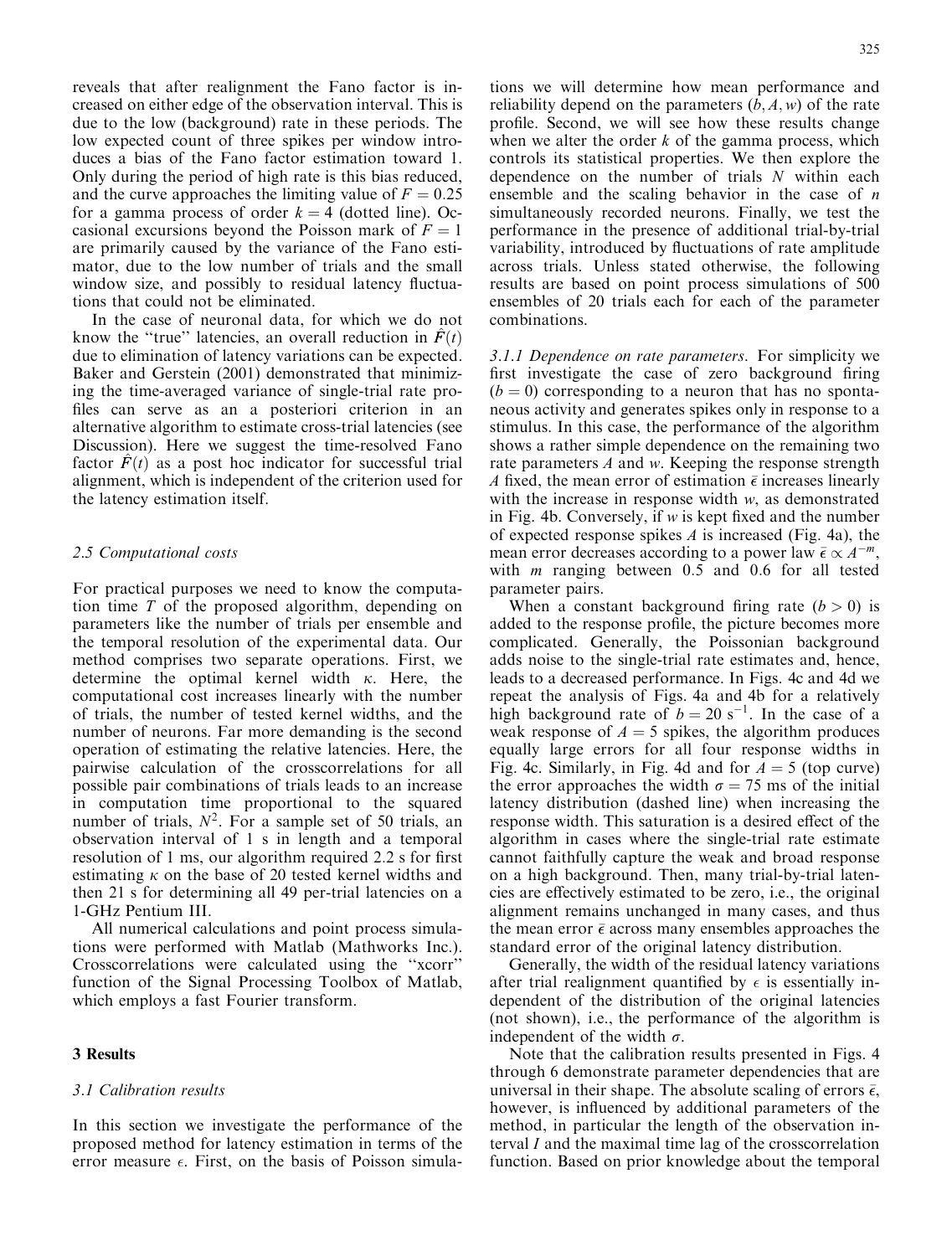

Fig. 4. Performance of latency estimation for different combinations of rate parameters. **a, b** Zero background firing  $(b = 0)$ . **a** The mean error of the estimate decreases rapidly with increasing response strength for fixed response widths of  $w = 25, 50, 100, 200$  ms (bottom to top). b Conversely, keeping the expected number of response spikes fixed to  $A = 5, 10, 20, 50$  (top to bottom), the error increases approximately linearly with the response width. c, d Fixed background firing at  $20 s^{-1}$ , other parameters as in **a**, **b**. On the high



Fig. 5. Reliability of latency estimation. Standard deviation of errors vs. the mean error across the ensemble of 500 trials for all parameter combinations  $(b, A, w)$  shown in Fig. 4a–d. There exists an approximately linear relation between both parameters (see text)

structure of the data, the observer can make an educated guess regarding the position of the responses within trials as well as on the range of per-trial latencies that can be expected. This allows one to confine the observation interval. The shorter this interval, the weaker will be the distorting influence of background firing on the optimized single-trial rate estimation and on the detection of the peaks in the pairwise crosscorrelation functions. To ensure comparable calibration results, we chose a fixed observation interval of 1 s throughout this paper.

3.1.2 Reliability of latency estimation. So far we have investigated the average performance in terms of  $\bar{\epsilon}$ , calculated as the mean error across 500 ensembles. Considering the variance of the errors enables us to assess the reliability of the estimator. It turns out that the standard deviation exhibits an approximately linear dependence on the mean error  $\bar{\epsilon}$ , independently of the

Poisson background, a faithful estimation of latencies is only feasible for large  $(A \ge 10)$  or narrow  $(w \le 100 \text{ ms})$  responses. (e, f) Performance as a function of background rate. e Response equals  $A = 20$ spikes on average, response widths as in a, c. f Responses with a fixed width of  $w = 50$  ms yield a mean error of estimation that increases linearly with the background rate, only for a weak response  $(A = 5,$ upper graph) the error is always high, irrespective of the background rate

 $A-20$ 

rate parameters. This is demonstrated in Fig. 5 for a large variety of rate parameter combinations  $(b, A, w)$ . A linear fit on double-logarithmic scale yields a slope of 1:06.

3.1.3 Dependence on gamma-order k. When increasing the order parameter  $k$  of the gamma process starting from 1 (Poisson), we know that the number of spikes per trial becomes less variable (see Methods). Thus, we can expect that, due to the associated reduction in variability of the single-trial rate estimates, the performance in estimating the relative latencies will improve. This effect is indeed observed in Fig. 6a for three example response profiles  $(b, A, w)$ . The mean error  $\overline{\epsilon}$  decreases with profiles  $(b, A, w)$ . The mean error  $\epsilon$  decreases with increasing gamma order roughly as  $1/\sqrt{k}$ . Even more substantial is the reduction of the standard deviation of estimation  $SD(\epsilon)$  shown in Fig. 6b. Generally, for each value of  $k$  the relation between mean error and standard deviation of errors remains approximately linear (not shown), independent of the rate parameter combinations, as found earlier for the Poisson process (Fig. 5).

3.1.4 Multiple simultaneously recorded neurons. How does the joint estimation of latency variations in several simultaneously recorded neurons affect the quality of the estimation? To investigate this question we first calibrated our method for an increasing number of up to ten neurons, where all neurons were simulated with identical rate functions. The results are shown in Fig. 6c, again for the same three response profiles used throughout the subplots of this figure. The mean error decreased approximately reciprocally to the square root of the number of neurons *n*. Similarly, the reliability increases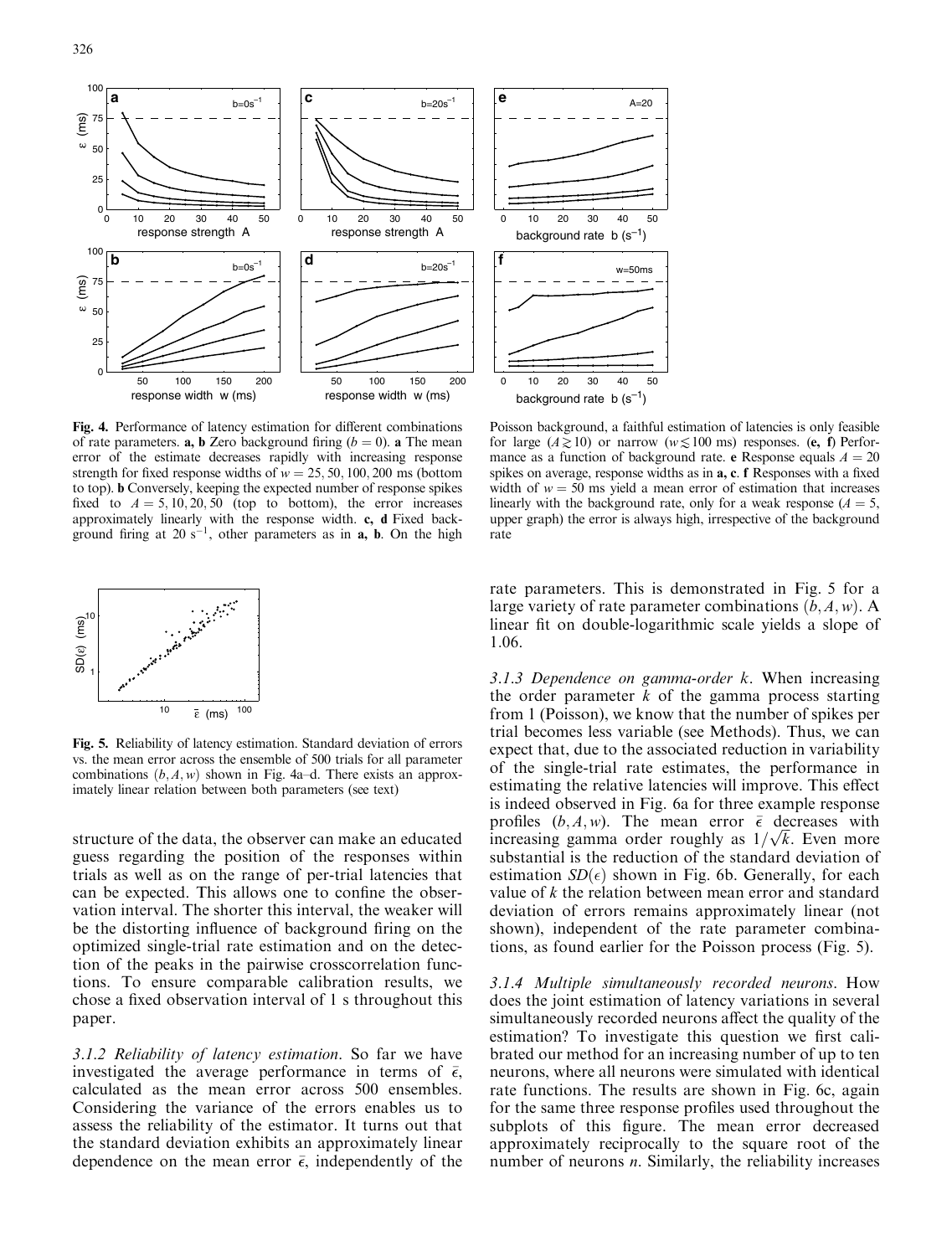

Fig. 6. (a) Mean performance of latency estimation is improved for gamma processes less variable than the Poisson process. The mean error decreases with increasing order parameter  $k$  according to a error decreases with increasing order parameter *k* according to a<br>power law approximately as  $1/\sqrt{k}$ . The *legend* gives the values of the negative exponent for a linear fit on a double-logarithmic scale. The same rate parameters are used for the three examples  $(\circ, \blacktriangle, \sqsubset)$  in all plots a–d. b The reliability of the error estimation improves along with the mean performance as  $k$  is increased. c Increasing the number  $n$  of simultaneously recorded neurons in a combined analysis reduces the simultaneously recorded heurons in a combined analysis reduces the mean error, again approximately as  $1/\sqrt{n}$ , and **d** increases reliability if

while  $SD(\epsilon)$  decreases with *n*. If, however, the rate parameters of the neurons differ (simulated here by random assignment of values), then the inclusion of a single neuron for which an estimation of latencies is particularly difficult may confound both performance and reliability of the estimation procedure. In Fig. 6c, d, this is shown for one selected ensemble of neurons where the inclusion of one such ''problematic'' neuron (here: neuron no. 5) spoils both the mean and the standard deviation of errors. This particular neuron had been simulated with a small response of  $A = 5$  spikes, superimposed on a high background level of  $b = 20$ spikes per second.

3.1.5 Dependence on number of trials. From any method of estimating variations in response latency we would require that its performance be independent of the number of trials, whereas we can expect a higher reliability for a larger sample size. Both effects are indeed demonstrated in Fig. 6e, f.

3.1.6 Performance in the presence of trial-by-trial nonstationarities of firing rate. So far we have simulated neuronal spike train data by means of stochastic point processes with a rate function that was fixed across trials. In this case, and in the absence of variations in response latency, the resulting degree of trial-by-trial variability in the number of spikes depended solely on the stochastic nature of the point process model (see Methods).

To test our method under more stringent conditions, with additional sources contributing to a larger trial-bytrial variability in spike count, we introduced two separate types of cross-trial nonstationarity in firing rate.

all neurons respond with identical rate parameters  $(b, A, w)$ . If these parameters are randomly assigned  $(\bullet)$ , both mean and variance of the error may increase again when including neurons with latency variations that are particularly hard to estimate. e As expected, the mean performance is independent of the number of trials N. f However, a larger sample of spike trains reduces the variance of the estimation. Rate parameters of examples:  $\circ b = 10 \text{ s}^{-1}$  $A = 10$ ,  $w = 100$  ms;  $\triangle b = 10$  s<sup>-1</sup>,  $A = 20$ ,  $w = 100$  ms;  $\Box b = 100$ 10 s<sup>-1</sup>,  $A = 20$ ,  $w = 50$  ms. c–f based on Poisson simulations



Fig. 7. Performance in the presence of additional trial-by-trial nonstationarity in rate. a Mean performance of latency estimation and b reliability are independent of the degree of nonstationarity in background rate  $b$ . c Nonstationarity of the response strength  $A$ increases the mean error. This effect becomes significant for large trialby-trial variations. d The reliability of the error estimation decreases strongly with larger variations in response amplitude. The total range of possible values for the background rate in a, b and for the response strength in  $c$ ,  $d$  is given in percent of the mean rate  $b$  or the mean response strength A, respectively (see 3.1.6). Symbols as in Fig. 6

First, we varied the background rate on a trial-by-trial basis while keeping the response strength fixed. In each trial *i*, the actual background rate  $b_i$  was drawn randomly from a uniform distribution on  $[b - \Delta b, b + \Delta b]$ around its mean b, where  $\Delta b$  is given in percent of b. In effect, the variance of spike count, as measured in repeated trials, increases with increasing width of the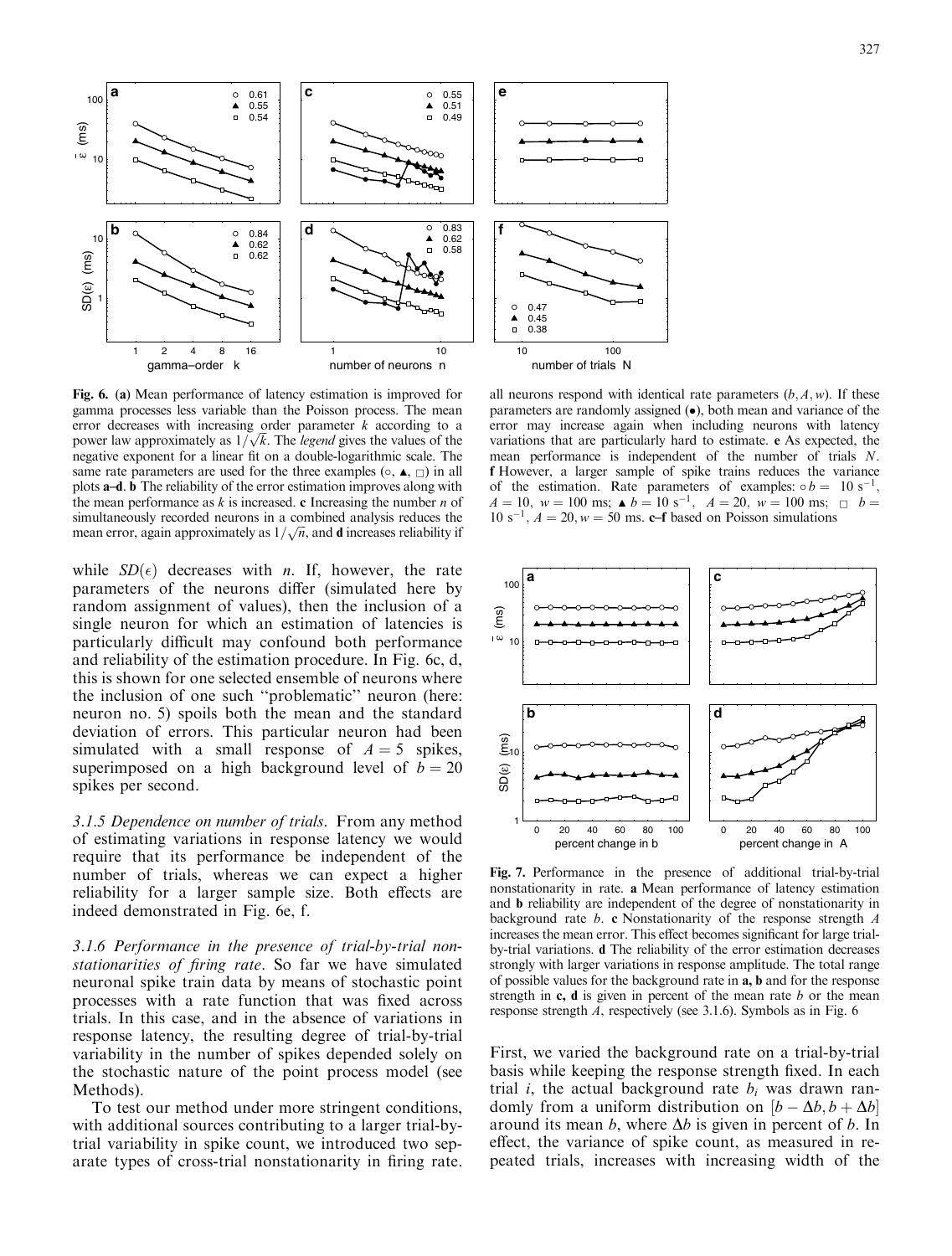uniform distribution. The results of our calibration are summarized in Fig. 7a, b. Both the mean performance and the reliability of the estimation were unaffected by the additional nonstationarity of the background firing rate, even for variations up to  $\pm 100\%$  of the mean value b. Second, we varied the response strength A, and thus the amplitude of the superimposed phasic response, while keeping the background fixed. To this end the response strength  $A_i$  of trial i was drawn randomly from a uniform distribution  $[A - \Delta A, A + \Delta A]$  around the mean A, with  $\Delta A$  given in percent of A. Such nonstationarity impairs the mean performance as well as the reliability of the latency estimation for response amplitude fluctuations larger than 50% of the mean response strength, as shown in Fig. 7c, d.

# 3.2 Application to experimental data

In this section we demonstrate the application of our method to experimental data. We investigated a pair of neurons recorded simultaneously with two separate electrodes in the hand area of the primary motor cortex of a behaving monkey (Macaca mulatta). Details of the experimental paradigm have been described elsewhere (Grammont and Riehle 2002). In short, the monkey performed a delayed hand-reaching task from the central resting position to one out of six targets arranged equidistally in a circle. During each trial, two signals were presented to the animal. The first, the preparatory signal (PS), provided prior information about the target to be pointed after the second, the GO signal. Two delay durations (600 and 1200 ms) were presented at random with equal probability. Only sucessfully completed trials were used for further analysis.

In the subsequent analysis, all trials of equal direction and equal delay were grouped together, yielding  $2 \times 6$ trial ensembles for each neuron, with an average trial number of  $N \approx 20$ . As an initial trigger for the alignment of all trials within an ensemble we chose the appearance of the GO signal at time  $t = 0$ .

3.2.1 Elimination of trial-by-trial differences in latency. To estimate the relative latencies of these neurons, we chose an observation interval of 800 ms duration, starting 100 ms prior to the appearance of the GO signal. The upper raster plot in Fig. 8a shows the single spike trains for neuron 1 as recorded during  $N = 19$ experimental trials with the same movement direction and for short delays. The simultaneous recording of neuron 2 is shown in Fig. 8b. The observation interval of 800 ms is indicated by the gray shadings on either side. For each direction and each delay period the application of our algorithm resulted in  $N - 1$  latencies relative to the first trial. Compensating for these relative latencies resulted in the realigned ensembles of the lower raster plots in Fig. 8a, b. Accordingly, the gray boundary is now jagged, indicating the shifts applied to each trial.

How can we know whether our algorithm produced meaningful results? Since the ''true'' underlying latencies in the activity relative to external time are not measurable, there is no way to directly assess the performance of our estimation. Thus, we must rely on indirect evidence for a successful estimation. The visual comparison of the raster displays may serve as a first subjective judgement of the success of the realignment procedure (Fig. 8a, b). Similarly, we can observe that the rate profile in the PSTH has sharpened. We can quantify the sharpness of the measured response by calculating the modulation index  $\eta$ . As indicated in Fig. 8c, d, for both neurons the realignment of trials led to a substantially higher value  $\eta_2$  than the original alignment with  $\eta_1$ . The insets in the lower panel show the distribution of the modulation index  $\eta$  as calculated for 1000 random permutations of the trial order of the estimated relative latencies. As expected, already the original alignment to the GO signal yielded a fairly high value  $\eta_1$ , compared to the values obtained for random shufflings of the estimated latencies. Nevertheless, the value for the realigned trials  $\eta_2$  is much higher, demonstrating the significance of the improvement as measured by the modulation index.

Further, we may investigate the changes in trial-bytrial variability by means of the time-resolved Fano factor. As seen in Fig. 8e, f, the strong excursions in  $\hat{F}(t)$ around times of strong rate modulations are mostly abolished as a result of the realignment. Calculation of the Fano factor for the complete observation interval would yield only a negligible change since the overall spike counts change only minimally due to minor increases or decreases at the borders of observation. It is thus important to choose a short enough sliding window so as not to average out the rate modulations. In other words, the width of the counting window should roughly equal the time constant of rate modulation  $\kappa$ , estimated in the first step of our algorithm (see Methods). To avoid a time-consuming visual inspection of the  $F(t)$  curves, we can calculate the reduction in mean Fano factor over time (61% and 45% in Figs. 8e and 7f, respectively) as a characteristic parameter to assess the quality of the latency estimation. We note in passing that, while neuron 1 with a Fano factor of about 1 satisfies the expected variability of a Poisson process, neuron 2 has a distinctly lower Fano factor, indicating considerably less variability than expected for Poisson (MP Nawrot, A Riehle, A Aertsen, S Rotter 2002, submitted).

3.2.2 Simultaneously recorded neurons. It is well known that the changes in activity of neurons in the motor cortex may be related to either stimulus presentation and movement preparation or to movement execution, or they may show an intermediate behavior (e.g., in parietal area 5: Seal et al. 1983; Requin et al. 1988; in motor cortex: Riehle and Requin 1989; Riehle 1991; Miller et al. 1992; Riehle et al. 1994, 1997; Zhang et al. 1997; in prefrontal cortex: Radons et al. 1994; Seidemann et al. 1996; in frontal eye fields: Bruce and Goldberg 1985). This presumably reflects the differential involvement of individual neurons in different stages of processing, from extracting relevant information about the stimulus to preparing a movement and initiating and controlling its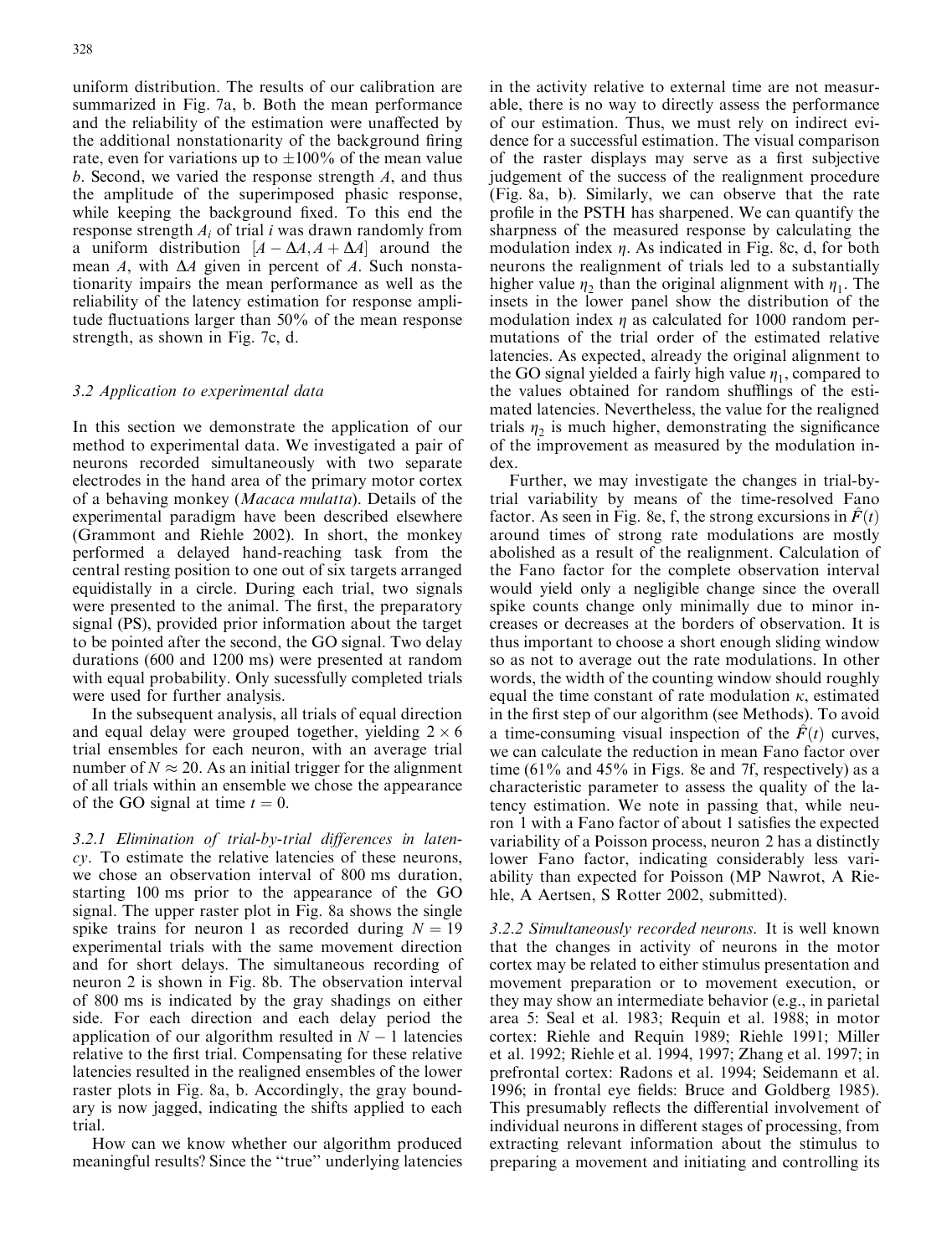

Fig. 8. Elimination of estimated latency variations sharpens the PSTH and reduces the time-resolved Fano factor in two simultaneously recorded neurons. a, b Spike raster diagrams with trials aligned to the GO signal ( $\nabla$ ) at  $t = 0$  (upper panels) and realigned to compensate for the estimated per-trial latency differences (lower panel) for neurons 1 and 2. The gray shadings, which in the upper diagram restrict the observation interval used by the algorithm, in the lower diagram indicate the individual shifts. The sum of all shifts is set to zero. c, d PSTH estimates of trial-averaged rate function for the alignment to the GO signal (upper panel) and after trials have been

execution. Thus, when observing two or more cells at a time, it is not at all obvious whether and to what degree such neurons are temporally related. In the first application of our method, we addressed this question by making use of the relative latencies estimated separately for each neuron. These latencies provide an "internal" trigger for each neuron, independent of external cues. Figure 9a shows a scatter diagram of the individual per-trial latencies of neuron 1 vs. those of neuron 2 for all 12 ensembles of trials. The strong correlation of the two variables  $(r = 0.94)$  in this case reflects a tight temporal coupling in the occurrence of the respective neuronal responses and, thus, of the two neurons' time frames. To further quantify this similarity, we aligned all trials according to the internal trigger

realigned to eliminate response variability (lower panel). The saliency of the response peak in the PSTH was quantified by the modulation index  $\eta$ , which is increased through trial realignment by about 27% and 16% in neuron 1 and 2, respectively. Inset: chance distribution of modulation index  $\eta_2$  calculated from randomly assigning the relative latencies to trial numbers. e, f The time-resolved Fano factor before (upper) and after (lower) realignment, measured in a moving window of 300 ms in length with 1 ms time resolution. In both neurons the elimination of the estimated latency variations clearly reduced the Fano factor throughout the 800 ms of observation

events of one neuron and then measured the standard deviation of latency differences in the other one. For our example and across all trials from all 12 ensembles, this yields a relatively small number of 20:1 ms compared to the estimated time constant of rate modulations of  $\kappa \approx 40$  ms. This indeed strongly suggests that these two spatially separate neurons were involved in a single, task-dependent dynamic process with a common temporal frame of reference.

3.2.3 Distinction between preparation and execution-related neural activation. Here we illustrate the application of our method to the question of whether the neurons' activity is temporally related to the visual GO signal or, rather, to movement onset (MO). Having established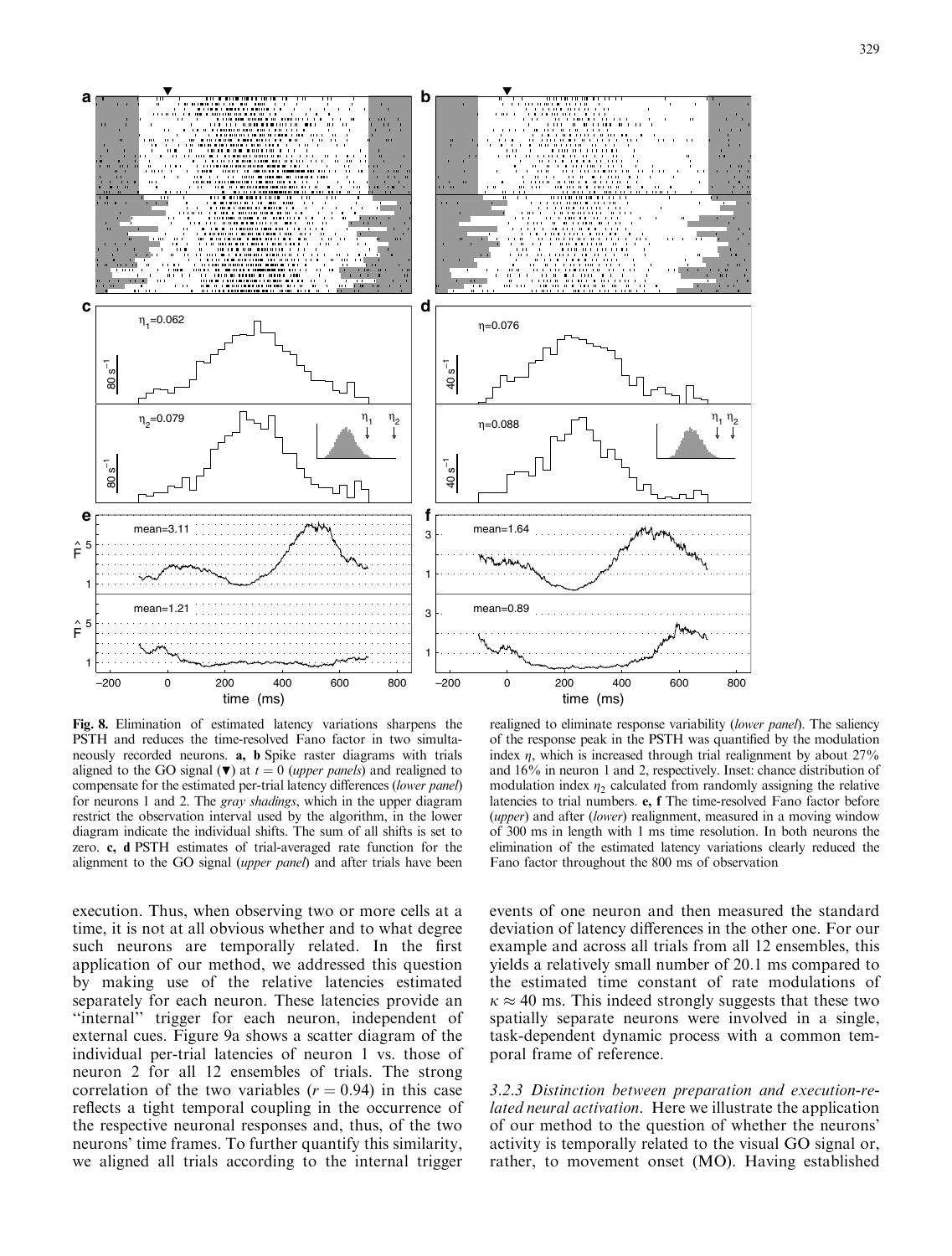against the reaction times (MO-GO) for all 12 trial ensembles. The high correlation between these two variables indicates that the two neurons are related to movement execution, rather than to movement preparation, i.e., their activity is better locked to movement onset than to the GO signal or the preparatory signal (PS), respectively. Thus, MO would have been a more adequate external alignment trigger than GO (Fig. 8a, b). We may quantify the relatedness to any available external trigger by measuring the standard deviation of per-trial latencies relative to that trigger (Commenges and Seal 1985). In the example of Fig. 8a, this yields values of 65:6 ms for GO and 28:8 ms for MO. For the jointly estimated latencies, the average across all 12 ensembles yields 61:2 ms for GO and 25:5 ms for MO. Again, this clearly indicates that the changes in activity are better related to movement execution than to signal presentation.

In the next step, we consider whether the ''residual'' latencies relative to the behavioral event MO are due solely to the statistical properties of the observed spiking process and, hence, can be considered as random fluctuations. Alternatively, they might signify that the neural activity is temporally locked to another external (or internal) event that has not yet been considered. If we assume again that both neurons share the same time frame, then the differences in per-trial latencies estimated separately for each neuron (Fig. 9a) should be of stochastic origin. For our example pair of neurons, these differences of cross-neuron latencies yield an average standard deviation of 20:1 ms across all trials and all ensembles. The spread of residual latencies (25:5 ms) is of comparable size and might, thus, indeed represent a variability due to the random properties of the spiking process. Therefore, in this case it is unlikely that we could find a trigger event that matches the observed latencies better than movement onset.

3.2.4 Improved correlation analysis. The classical shufflecorrected crosscorrelogram (Perkel et al. 1967) and other methods for investigating precise temporal correlations among multiple neurons (e.g., Gerstein et al. 1985; Aertsen et al. 1987, 1989) are all based on the general assumption that for each neuron the spike count in each bin is identically distributed and independent across trials.

One possible violation of the null-hypothesis is, as Brody (1999) correctly pointed out, brought about by variations in trial-by-trial latency with respect to the chosen trigger event (see also Baker and Gerstein 2001; Grün et al. 2002). In that case, the PSTH obtained by averaging across trials is an incorrect (usually blurred) descriptor of the rate dynamics within a trial. Consequently, the correlation dynamics predicted from such incorrect rate descriptors must also be incorrect. We demonstrate here how the estimation and subsequent elimination of trial-by-trial latency variability can



Fig. 9. a Separately estimated trial-by-trial latencies for neuron 1 vs. those of neuron 2, which were simultaneously recorded. Strong correlation indicates processing in the same time frame. b Strong correlation of jointly estimated latencies and reaction times indicates that the activity of both neurons is related to movement execution. c When trials are aligned to the visual trigger, the normalized JPSTH shows broad features of low and high correlation that are symmetric with respect to the diagonal. These artifacts are reduced in d through a realignment of trials according to the jointly estimated latencies. e The shuffle-corrected crosscorrelogram shows a broad positive central peak and negative side peaks due to the covariation in latencies. These effects disappeared after the realignment of trials in f. Gray scale in c, d and vertical axis in e, f denotes linear correlation coefficient; time resolution is 20 ms; same 19 trials as in Fig. 8

improve the measurement of spike correlation by the normalized JPSTH (Aertsen et al. 1989). First, using the two trial ensembles shown in Fig. 8a, b with trials aligned to GO (upper raster plots), we computed the JPSTH matrix in Fig. 9c for 800 ms of observation, starting 100 ms prior to the GO signal. Each bin was 20 ms wide. The matrix shows a broad pattern, suggesting a modulation in the pairwise correlation of the two neurons. Particularly salient is the feature of high correlation (dark patch) toward the end of the trial, roughly symmetrical with respect to the main diagonal, leading to a broad peak in the normalized shuffle-corrected crosscorrelogram shown in Fig. 9e. Likewise, the negative dips in the crosscorrelogram would suggest an anticorrelation for large time lags, also apparent in the two offdiagonal regions (bright patches) of the JPSTH matrix.

Note, however, that the clear horizontal-vertical (instead of diagonal) layout of the features in the JPSTH matrix is a signature of incorrect normalization and, hence, an indicator that excess correlation and/or modulations thereof are probably delusive (Aertsen et al. 1989). Instead, the temporal width of the correlogram features (Fig. 9c, e) in this case most likely reflects the temporal spread of latency fluctuations that we estimated earlier (Fig. 8a, b).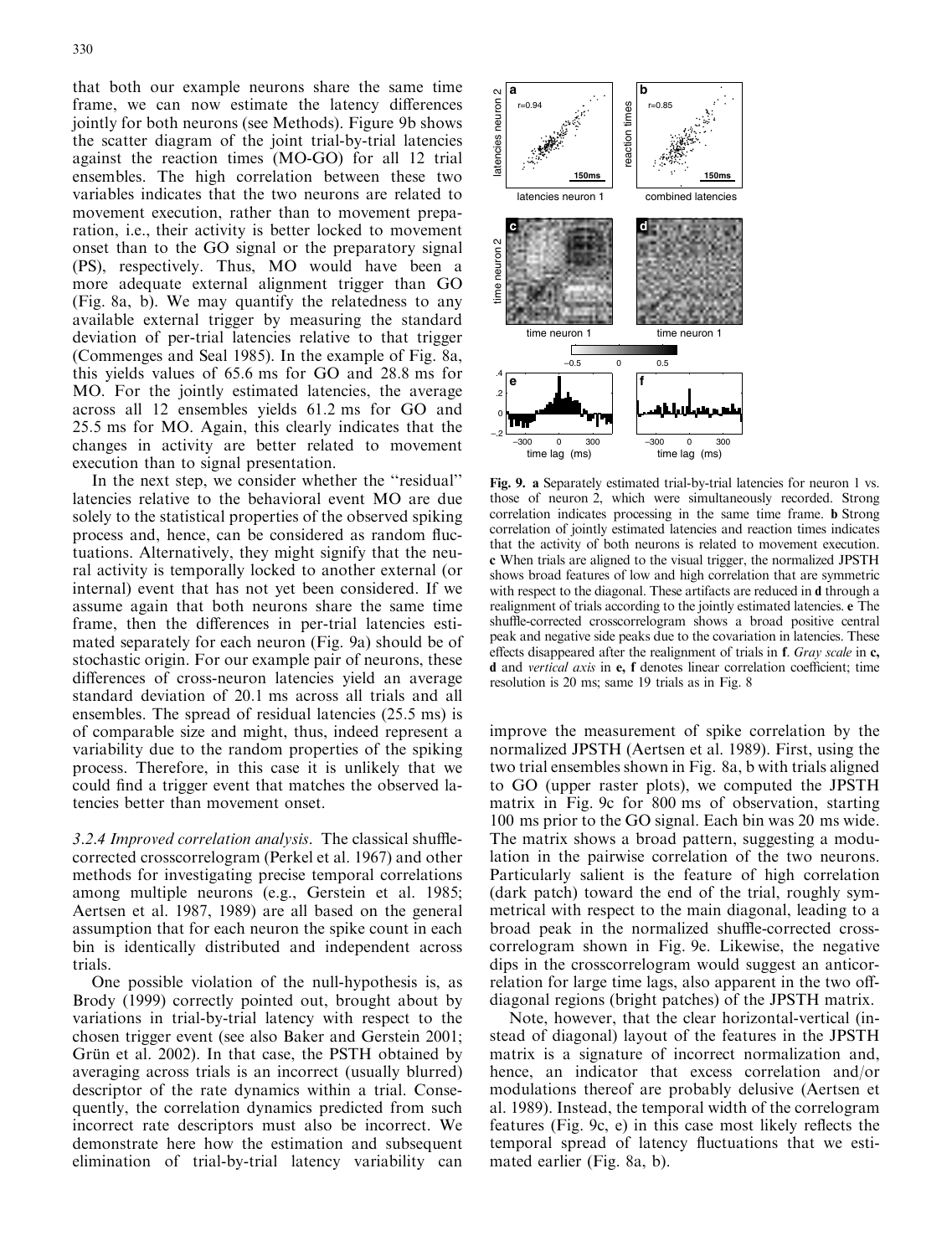Indeed, after realigning trials such that the estimated trial-by-trial variations in latency are eliminated, all broad features in the recalculated JPSTH disappeared (Figs. 9d, f). The sharp peak in the central bin of the crosscorrelogram (Fig. 9f) remained, however, its height being reduced approximately by the height of the broad peak in Fig. 9e. It predominantly reflects the sequence of dark bins along the early part of the main diagonal of the JPSTH, indicating a correlation at zero time lag and with a precision of 20 ms in the early part of the observation interval that clearly exceeds expectation.

# 4 Discussion

# 4.1 Calibration results

We presented a nonparametric method for eliminating response latency variability across trials. For a given ensemble of spike trains, it determines the alignment of trials that maximizes the total pairwise correlation of single-trial rate profiles.

Our method was calibrated by means of numerical simulations of stochastic point processes. The resulting calibration plots (Figs. 4–6) describe how its performance depends on the relevant features of phasic rate response profiles and how the stochastic nature of the underlying point process influences its capability to eliminate latency variations.

We demonstrated the application of our method for a sample data set from a pair of neurons simultaneously recorded in monkey primary motor cortex. We found that compensation for the estimated trial-by-trial latencies clearly reduced the time-resolved Fano factor in both neurons, and eliminated broad features initially present in the crosscorrelogram and the JPSTH, which therefore must be attributed to the covariation in latencies (Brody 1999).

The most important control parameter of the proposed method is the length of the observation interval I. To ensure comparability in our various calibrations we used a fixed observation interval of 1 s. This was found to be suboptimal in cases of narrow or weak responses. Generally, this parameter should be chosen as small as possible to minimize the influence of ''noisy'' background activity that is not part of the response. For a given data set, an educated guess on location and length of the optimal window can be inferred, for instance, from the initial PSTH or from the estimated single-trial rate profiles. In cases where strong latency variations are expected, the method may be iterated using successively shorter intervals.

#### 4.2 Application to experimental data

The method presented is not limited to the analysis of spike trains. In fact, the single-trial rate functions can be replaced by any type of analog signal. Knott (2001) successfully used our method to determine the spatiotemporal spread of local field potentials in the hippocampus recorded with planar multi-electrode arrays in organotypical slice cultures. The method may be further adapted to meet specific needs. Instead of calculating and maximizing the pairwise correlation, it might be advantageous to use a different criterion, e.g., to seek minimization of the mean squared difference in rate calculated for each pair of trials. Similarly, it might be desirable to align the first or second temporal derivative of the signal rather than the signal itself (Fries et al. 2001).

Often it is of interest to estimate the absolute latency of a response with respect to a sensory stimulus or a behavioral event. In this case, one may first align all N trials based on pairwise trial correlations using our method and then, in a second step, apply an independent method (e.g., Ellaway 1978; Commenges and Seal 1985; Maunsell and Gibson 1992; Friedman and Priebe 1998, 1999) to estimate the absolute latency from the trialaveraged response. The estimated trial-by-trial differences in latency then readily quantify the jitter in absolute latency.

# 4.3 Relation to other methods

Recently, Baker and Gerstein (2001) described three alternative parametric methods to estimate trial-by-trial latency differences. All three methods differ from our nonparametric method in that they rely on the prior estimate of some specific parameter that characterizes the stochasticity of the underlying spiking process.

The first of the three, the *firing rate variance method*, minimizes the mean squared difference between the empirical estimate of the variance across single-trial rate estimates and the rate variance as predicted from the trial-averaged rate function, assuming a fixed ratio  $\alpha$  of variance and mean rate (as is the case for a gamma process; see Methods).  $\alpha$  is assumed to be a fixed parameter that can be estimated from the data over some 50 ms of ''background activity''. Two problems may arise when estimating this parameter. First, for a finite observation interval and finite rate, the parameter  $\alpha$  (like the Fano factor) exhibits a bias for low average spike counts (see Methods). In fact,  $\alpha$  is directly related to the Fano factor, with a relation depending on the kernel used for the rate estimation and on the time course of the rate itself. Generally, it is advantageous to use countbased measures such as the Fano factor, since for stochastic point processes they permit a more direct analytical treatment ( $\cos 1967$ ; Teich et al. 1997; Gütig et al. 2002; Nawrot et al., in preparation). In the case of gamma processes, we found that reliable estimates for the Fano factor are obtained for an average of seven to ten (or more) spikes per trial, depending on k (Nawrot et al., in preparation). In the case of a moderate background rate of ten spikes per second, this already requires a rather long observation interval of about 1 s of activity. A similarly long observation is required to reliably estimate  $\alpha$ . Second, the degree of rate-normalized trial-by-trial variability and, thus,  $\alpha$  may vary during the trial (Fig. 8f). We recently found that neurons in the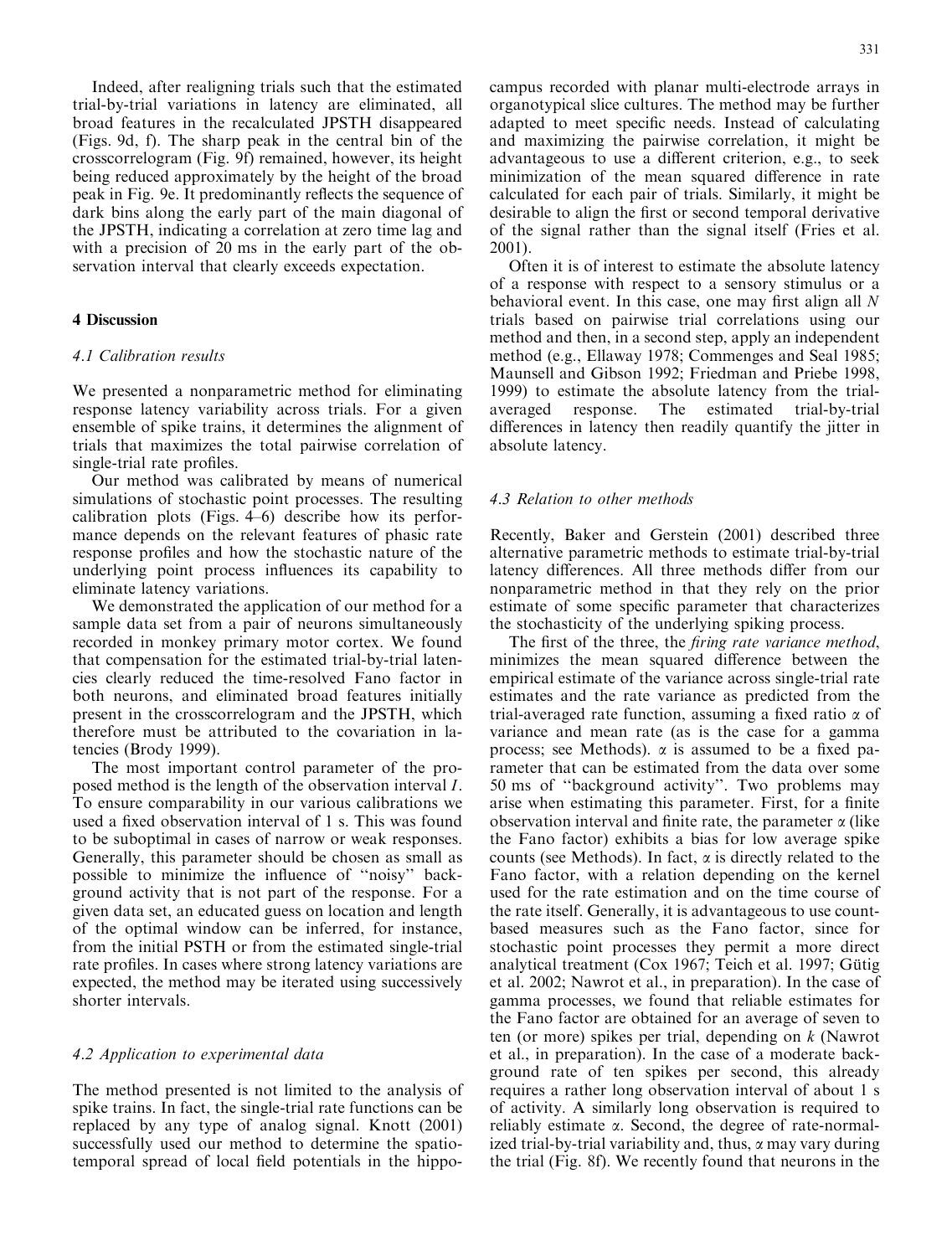primary motor cortex of behaving monkeys exhibit considerable context-related changes in Fano factor with time, with values highest during phases of background activity and lowest during the actual response (e.g., Fig. 8f, Nawrot et al. 2000; MP Nawrot, A Riehle, A Aertsen, S Rotter 2002, submitted). Therefore, a modification of the algorithm of Baker and Gerstein (2001), such that, rather than estimating  $\alpha$ , one iteratively reduces the Fano factor using a nonparametric threshold criterion to establish convergence, could be advantageous.

The second, Bayesian method (Baker and Gerstein 2001), which is similar to the method described by Seal et al. (1983) and Commenges and Seal (1985), employs a Bayesian framework to estimate the absolute response latency for each trial separately. It is based on the explicit assumption that the interspike intervals are gamma-distributed. To this end it uses the gamma parameter  $k$ , which is estimated from the interspike interval distribution rather than from the empirical Fano factor. Again, estimating  $k$  is critical in two ways. First, the empirical coefficient of variation of interspike intervals yields a direct estimate of  $k = 1/CV^2$ , but it exhibits a negative bias for low average spike counts within the observation interval (Nawrot et al., in preparation). This bias is even stronger than that for the Fano factor. Thus, again, a relatively long interval of constant background activity prior to the actual response must be available. Second, to increase the number of intervals for a reliable estimation of  $k$ , one must pool intervals over multiple trials. This implicitly assumes a gamma process with an identical, stationary rate for each trial. This is not necessarily the case in reality, however. In motor cortical cells we found that, presumably due to nonstationary network activity, the trial-by-trial variability in terms of spike counts is much higher than expected from the interspike interval distribution (Nawrot et al. 2000, 2001; MP Nawrot, A Riehle, A Aertsen, S Rotter 2002, submitted). Thus, the firing rate can be quite different from trial to trial, which – even in the case of a fixed gamma parameter – will lead to an erroneous estimate of  $k$ . For the Bayesian method, Baker and Gerstein (Fig. 3D, 2001) showed that, in the tested case of gamma simulations with  $k = 8$  and for a steplike response profile, an erroneous choice for the order parameter  $k$  led to a relatively weak increase of the error in the estimated absolute latencies. However, it is to be expected that more stringent conditions, i.e., a more irregular process (smaller value of  $k$ ) and/or a nonstationary background firing rate, will pose serious problems for the Bayesian method of latency estimation.

The third, the rate change method (Baker and Gerstein 2001), first estimates the trial-averaged rate and standard deviation over an initial baseline region. It then measures the individual trial latencies by detecting the crossing of a certain threshold above the base rate, defined as the n-fold initial standard deviation. Two problems can arise with this method. First, the trialaveraged standard deviation in rate, like the Fano factor, exhibits a bias for small average count numbers, necessitating relatively long intervals of baseline activity. Second, if the degree of trial-by-trial variability in the baseline region varies considerably across different neurons, e.g., due to sources of variability other than the neuron's spiking statistics (MP Nawrot, A Riehle, A Aertsen, S Rotter 2002, submitted), then the factor n for determining the threshold criteria must be adjusted for each neuron separately, requiring additional user intervention. Otherwise, the method may lose sensitivity in detecting single-trial responses in some neurons. In contrast, the performance of the nonparametric method presented here is essentially independent of the degree of trial-by-trial variability in background rate (Fig. 7).

A direct quantitative comparison of our calibration results with those of Baker and Gerstein (2001) is unfortunately not possible since they used steplike responses while we focused on more realistic phasic response profiles (Fig. 1). Moreover, they only used simulations with gamma processes of order  $k = 8$ (equivalent to an expected Fano factor of  $1/8$ ). This number is consistent with estimates of  $k$  from some motor cortical neurons (Baker and Lemon 2000; Pauluis and Baker 2000), where the authors employed a bootstrap method to reproduce the empirical interspike interval distribution using gamma simulations on the basis of the kernel-estimated single-trial rates. In contrast, however, the empirical estimates of trial-by-trial variability in the cortex in terms of spike counts suggest a much lower gamma order  $k$ . The literature on variability in the visual cortex reports typical Fano factor values of around  $\hat{F} = 1$ , implying Poisson statistics with  $k = 1$ (Vogels et al. 1989; Snowden et al. 1992; Gur et al. 1997; Shadlen and Newsome 1998). In the motor cortex, however, we found a broad spectrum of Fano factors, with averages around or slightly above 1, but individual values covering a large range between 0:1 and 10 (Nawrot et al. 2000; MP Nawrot, A Riehle, A Aertsen, S Rotter 2002, submitted), depending on the behavioral context. Therefore, we used predominantly Poisson simulations  $(k = 1)$  for calibrating our method.

Generally, we have found it useful to apply different methods in parallel when analyzing experimental data. This not only allows for cross validation of results, but may also help to interpret differing results in case any of the methods fail due to their individual weaknesses in the face of some particular property of the data under investigation.

# 4.4 Simultaneously recorded neurons

In general, we cannot assume that two or more simultaneously recorded neurons operate in the same temporal frame, as is the case for the pair of neurons presented in Figs. 8 and 9. It has been shown that in the motor cortex (Riehle and Requin 1989; Riehle 1991; Miller et al. 1992; Riehle et al. 1994, 1997; Zhang et al. 1997), as well as in other areas, e.g., the prefrontal cortex (Seidemann et al. 1996) and area 5 of parietal cortex (Seal et al. 1983; Commenges and Seal 1985; Requin et al. 1988), responses of single neurons may be locked to either stimulus events or to the animal's movements. From this it is clear that in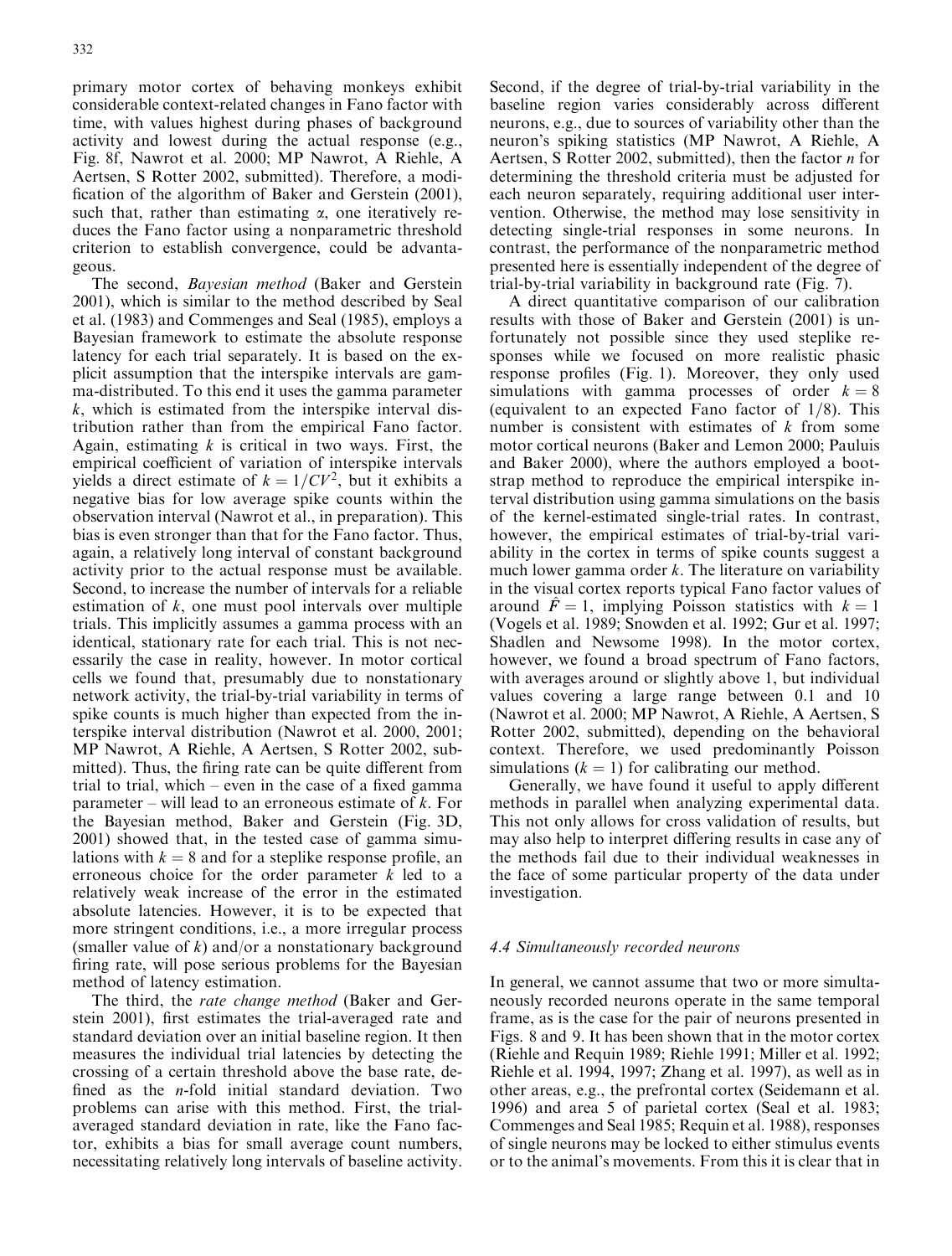many cases the rate dynamics of different neurons, even within the same cortical area, do not share the same temporal frame of reference. Instead, separate cells may be involved in different stages of the task-specific computational processing. Methods that quantify the trial-bytrial differences in response latency between multiple single neurons offer the opportunity to investigate the relevant temporal relations in more detail and to study their possible functional role in higher brain function.

Acknowledgements. We are grateful to Alexa Riehle for providing us with the monkey data and for valuable discussions. We also thank Felix Kümmell, Hiroyuki Nakahara, and Shun-ichi Amari for helpful discussions. Partial funding was received by the Deutsche Forschungsgemeinschaft (DFG, SFB 505) and the German-Israeli Foundation (GIF). Additional support was provided by the RIKEN Brain Science Institute.

#### References

- Aertsen A, Bonhoeffer T, Krüger J (1987) Coherent activity in neuronal populations: analysis and interpretation. In: Caianiello ER (ed) Physics of cognitive processes. World Scientific Publishing, Singapore, pp 1–34
- Aertsen A, Gerstein G, Habib M, Palm G (1989) Dynamics of neuronal firing correlation: modulation of 'effective connectivity'. J Neurophysiol 61: 900–917
- Arieli A, Sterkin A, Grinvald A, Aertsen A (1996) Dynamics of ongoing activity: explanation of the large variability in evoked cortical responses. Science 273: 1868–1871
- Bach M, Krüger J (1986) Correlated neuronal variability in monkey visual cortex revealed by a multi-microelectrode. Exp Brain Res 61: 451–456
- Baker SN, Gerstein GL (2000) Improvements to the sensitivity of gravitational clustering for multiple neuron recordings. Neural Comput 12: 2597–2620
- Baker SN, Gerstein GL (2001) Determination of response latency and its application to normalization of cross-correlation measures. Neural Comput 13: 1351–1377
- Baker SN, Lemon R (2000) Precise spatiotemporal repeating patterns in monkey primary and supplementary motor areas occur at chance level. J Neurophysiol 84: 1770–1780
- Barbieri R, Quirk MC, Frank LM, Wilson MA, Brown EN (2001) Construction and analysis of non-poisson stimulus-response models of neural spiking activity. J Neurosci Meth 105: 25–37
- Brody CD (1999) Disambiguating different covariation types. Neural Comput 11: 1527–1535
- Bruce CJ, Goldberg ME (1985) Primate frontal eye fields. I. Single neurons discharging before saccades. J Neurophysiol 53: 603– 635
- Chacron MJ, Longtin A, Maler L (2001) Negative interspike interval correlations increase the neuronal capacity for encoding time-dependent stimuli. J Neurosci 21: 5328–5343
- Churchward PR, Butler EG, Finkelstein DI, Aumann TD, Sudbury A, Horne MK (1997) A comparison of methods used to detect changes in neuronal discharge patterns. J Neurosci Meth 76: 203–210
- Commenges D, Seal J (1985) The analysis of neuronal discharge sequences: change-point estimation and comparison of variances. Stat Med 4: 91–104
- Cox DR (1967) Renewal theory. Science Paperbacks, Chapman & Hall, London
- Cox DR, Isham V (1980) Point processes. Monographs on applied probability and statistics, Chapman & Hall
- Davey NJ, Ellaway PH, Stein RB (1986) Statistical limits for detecting change in the cumulative sum derivative of the peristimulus time histogram. J Neurosci Meth 17: 153–166
- Ellaway P (1978) Cumulative sum technique and its application to the analysis of peristimulus time histograms. EEG Clin Neurophysiol 45: 302–204
- Friedman HS, Priebe CE (1998) Estimating stimulus response latency. J Neurosci Meth 83: 185–194
- Friedman HS, Priebe CE (1999) Smoothing bandwidth selection for reponse latency estimation. J Neurosci Meth 87: 13–16
- Fries P, Neuenschwander S, Engel AK, Goebel R, Singer W (2001) Rapid feature selective neuronal synchronization through correlated latency shifting. Nat Neurosci 4: 194–200
- Gerstein GL, Perkel DH, Dayhoff JE (1985) Cooperative firing activity in simultaneously recorded populations of neurons: detection and measurement. J Neurosci 5: 881–889
- Grammont F, Riehle A (2003) Spike synchronization and firing rate in a population of motor cortical neurons in relation to movement direction and reaction time. Biol Cybern DOI 10.1007/s00422-002-0385-3
- Grün S, Riehle A, Diesmann M (2003) Effects of across trial nonstationarity on joint-spike events. Biol Cybern DOI 10.1007/ s00422-002-0386-2
- Gur M, Beylin A, Snodderly M (1997) Response variability of neurons in primary visual cortex (V1) of alert monkeys. J Neurosci 17: 2914–2920
- Gütig R, Aertsen A, Rotter S (2002) Statistical significance of coincident spikes: count-based versus rate-based statistics. Neural Comput 14: 121–253
- Knott T (2001) Population synchronization during propagation of epileptiform activity in organotypic hippocampal slices: a microelectrode array study. Der Andere Verlag, Osnabrück, Germany
- Lee D, Port NL, Kruse W, Georgopoulos AP (1998) Variability and correlated noise in the discharge of neurons in motor and parietal areas of the primate cortex. J Neurosci 18: 1161– 1170
- Maunsell JHR, Gibson JR (1992) Visual response latencies in striate cortex of the macaque monkey. J Neurophysiol 68: 1332–1344
- Miller J, Riehle A, Requin J (1992) Effects of preliminary perceptual output on neuronal acitvity of the primary motor cortex. J Exp Psychol 18: 1121–1138
- Nawrot MP, Aertsen A, Rotter S (1999a) Single-trial estimation of neuronal firing rates: from single-neuron spike trains to population activity. J Neurosci Meth 94: 81–92
- Nawrot MP, Riehle A, Aertsen A, Rotter S (2000) Spike count variability in motor cortical neurons. Eur J Neurosci 12(Suppl 11): 506
- Nawrot MP, Rodriguez V, Heck D, Riehle A, Aertsen A, Rotter S (2001) Trial-by-trial variability of spike trains in vivo and in vitro. Abstr Soc Neurosci 27: 64.9
- Nawrot MP, Rotter S, Riehle A, Aertsen A (1999b) Variability of neuronal activity in relation to behaviour. In: Elsner N, Eysel U (eds) Proceedings of the 1st Göttingen neurobiology conference of the German Neuroscience Society 1999, 1: 101
- Oram MW, Hatsopoulos NG, Richmond BJ, Donoghue JP (2001) Excess synchrony in motor cortical neurons provides redundant direction information with that from coarse temporal measures. J Neurophysiol 86: 1700–1716
- Parzen E (1962) On estimation of a probability density function and mode. Ann Math Stat 33: 1065–1076
- Paulin MG, Hoffman LF (2001) Optimal firing rate estimation. Neural Netw 14: 877–881
- Pauluis Q, Baker SN (2000) An accurate measure of the instantaneous discharge probability, with application to unitary jointevent analysis. Neural Comput 12: 647–669
- Perkel DH, Gerstein GL, Moore GP (1967) Neuronal spike trains and stochastic point processes. II. Simultaneous spike trains. Biophys J 7: 419–440
- Radons G, Becker DJ, Dülfer B, Krüger J (1994) Analysis, classification and coding of multielectrode spike trains with hidden markov models. Biol Cybern 71: 359–373